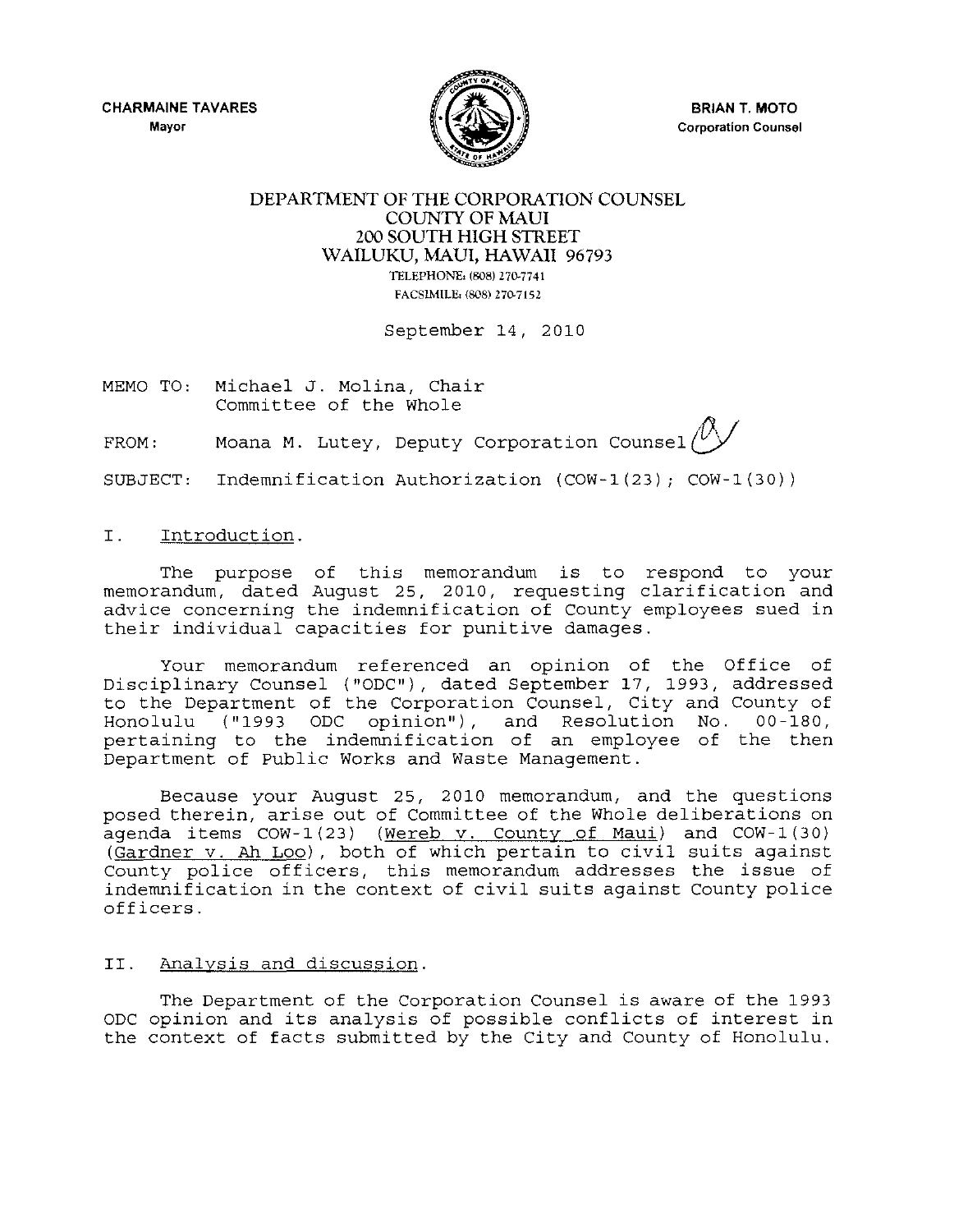MEMO TO: Michael J. Molina, Chair DATE: Page 2 Committee of the Whole September 14, 2010

Although the 1993 ODC opinion is not binding on the County of Maui,' the Department of the Corporation Counsel acknowledges that where a plaintiff has sued a County employee in an individual capacity and seeks punitive damages, a conflict of interest may arise, and that, unless the County of Maui agrees to indemnify the employee, separate counsel may have to be engaged to represent the employee.

The 1993 ODC opinion did not, however, address the issue of the timing of indemnification, an issue which underlies the questions posed in your August 25, 2010 memorandum.

The 1993 ODC opinion did observe that facts and circumstances are important when analyzing issues of conflict of interest and concurrent representation, stating that" [tlhe majority of courts which have considered a governmental law office's concurrent representation of the government and of public employees, and whether any conflicts of interest may arise therefrom, have rejected a per se disqualification rule in favor of case-by-case  $review.$  $112$ 

Consistent with this case-by-case approach, the Department of the Corporation Counsel has, with regard to civil cases filed against the County of Maui and individually named County police officers, sought indemnification when warranted and at the earliest practicable time. However, due to facts and circumstances typically encountered in such cases, and statutory requirements applicable in civil suits against police officers, it is often impracticable, and unnecessary, for the Department to seek indemnification of the police officer immediately after the filing of a lawsuit.

In particular, under court rules, the Department of the Corporation Counsel has only twenty days in which to file an answer to a complaint, and it has been the experience of Corporation Counsel attorneys that plaintiffs and plaintiffs' counsel are often unwilling to agree to extend this deadline. This means there is typically insufficient time to obtain indemnification of a police officer before Corporation Counsel attorneys are required to file an answer to the complaint.

<sup>&</sup>lt;sup>1</sup> Only "formal written opinions" issued by the Disciplinary Board of the **Hawaii Supreme Court are binding on all members of the bar. Such opinions are restricted to questions of broad interest and applicability to the bar. The Disciplinary Board does not issue formal opinions covering individual situations or circumstances. The 1993 ODC opinion is not included in the Disciplinary Board!s list of formal written opinions currently in effect.** 

<sup>2</sup> **1993 ODe opinion, at 2.**